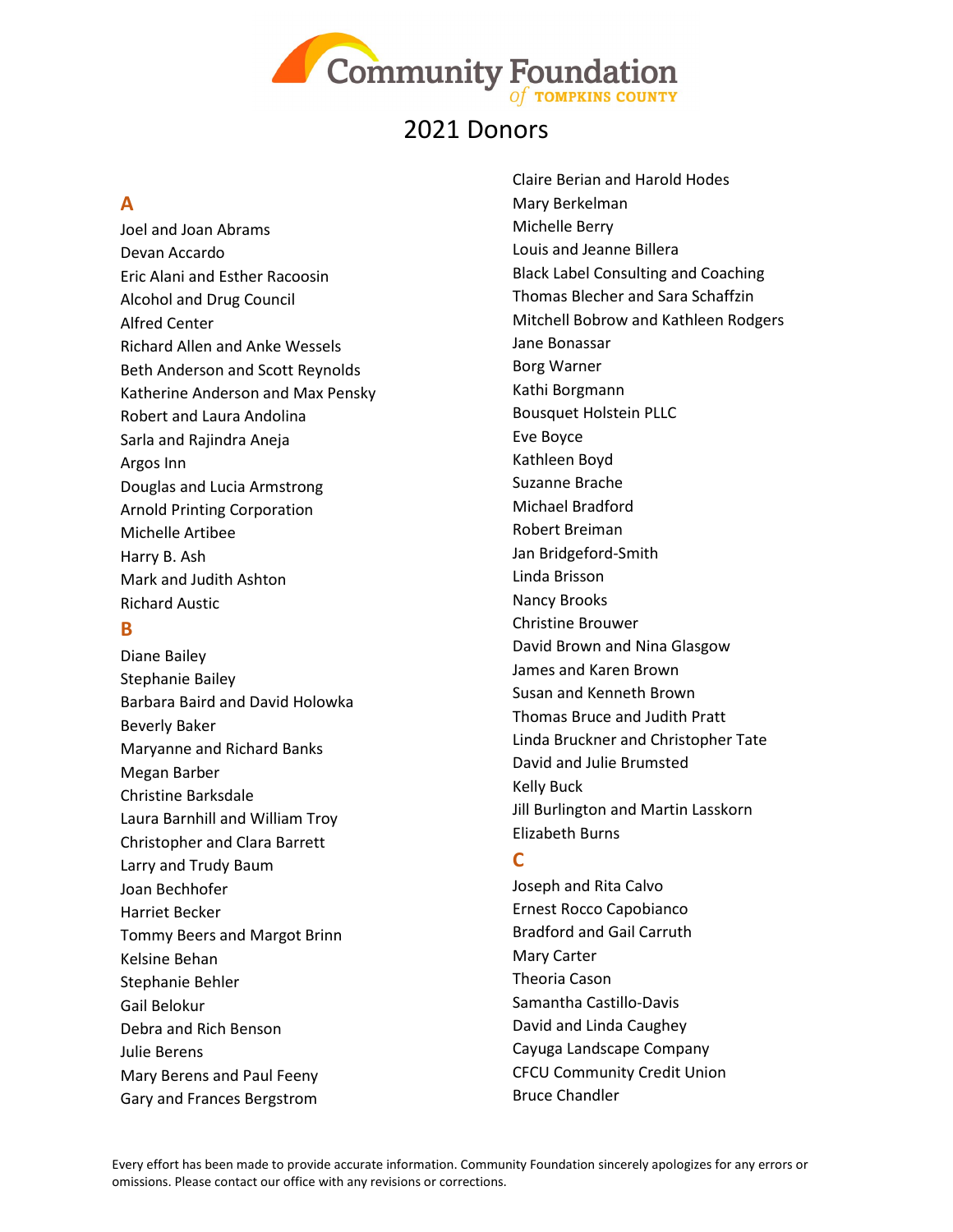

Michael Charnoky Stephen Chase Chemung Canal Trust Company Child Development Council of Central New York Donna and Alton Clark Millie Clarke-Maynard and Willowby Maynard Jeff Claus Daniel and Celia Clement Tom and Julie Coakley Sherman Cochran Douglas Coe Charlotte Coffman Elissa Cogan and Barry Chester Diane Cohen Josephine Cohen Ellen Cohen-Rosenthal and Micheal Katz Thomas and Loren Colbert Royal and Susana Colle Communique Design & Marketing Inc Community Bank Community Dispute Resolution Center, Inc. Community Foundation (interfund grants) Dosch MacLeod Fund of Community Foundation of Collier County Oregon Community Foundation Karen Comstock and Vicki Gayle Diane Conneman Janice and Jon Conrad Edward and Caroline Cope Lisken and James Cordes Cornell Cooperative Extension of Tompkins County Cornell University Jeannie and Walt Cottrell Caroline and Gerry Cox Christine and Jeffrey Cox Ann Coyne Hazel Cramer Priscilla Crispell CSP Management Jonathan Culler and Cynthia Chase Mary-Lynn Cummings

Kerry Curran Jean and Bruce Currie

#### **D**

Kristin Dade Lisa Dahl Sue and Lloyd Dale-Hall Elizabeth Dalrymple Leslie Danks Burke Marlaine and Rick Darfler Murray Deathe Dede Hatch Photography Richard and Marina Delaney Thomas and Ellen deLara David Delchamps Sarah and William Demo Ken and Regina Deschere Stamie and Aris Despo Barbara DeWall David Dier Carolynne Dietz DiMarco, Abiusi & Pascarella Stacey Dimas Lauren and Itai Dinour Family Giving Fund Jeffrey Dobbin Mary Pat Dolan and David Kerness Mary Douglas Clover Drinkwater Diana Drucker Jerry and Jane Drumheller Dryden Mutual Insurance Company Robin and Edward Dubovi David and Peggy Dunlop Geoffrey Dunn Linda Duttweiler Daniel Dwyer

#### **E**

Elizabeth Earle John Eckenrode Ann Marie Eckert Maralyn Edid and Lawrence Blume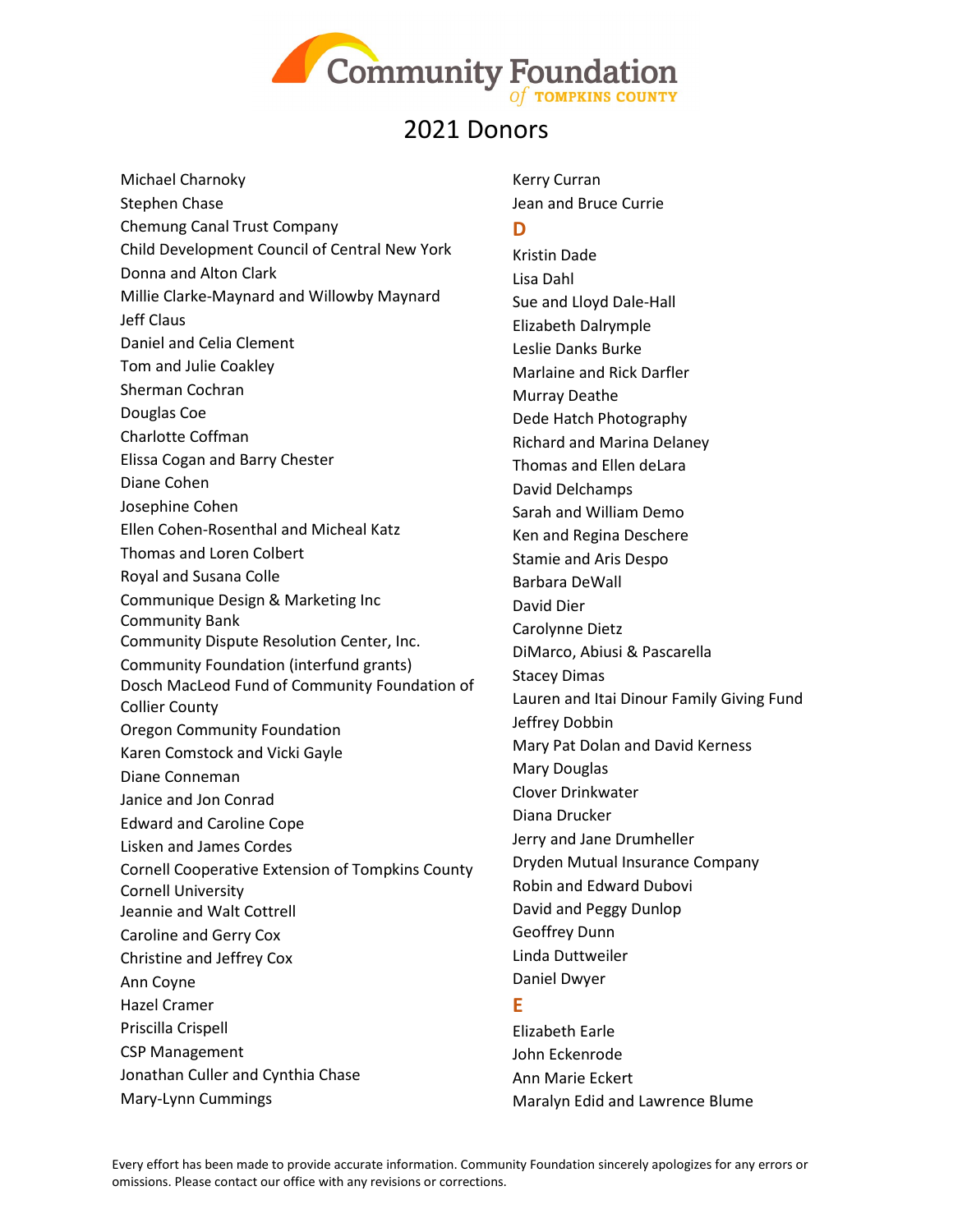

#### Susan Ednie

John Efroymson and Carole Dennis Randy and Ronald Ehrenberg Abby Eller Elmira Savings Bank Martin and Shirley Engel Madeline and Matt Estill Ariel Estrella David Evelyn and Jennifer Weinraub Express Employment Professionals

#### **F**

Gerald Faben Betty Falcao Leslie Feigenbaum Ross and Tobi Feldman Martha Ferger George Ferrari and Daniel Hirtler Financial Designs Wealth Strategies Fingerlakes Wealth Management, Inc. Kenneth Finkelstein and Lois Pollack First Baptist Church in Ithaca Maria Fitzpatrick Donna Fleming and Rick Kaufman Dale and Gayle Flinn Joanne Florino Katie Foley Steve and Carla Fontana Katie Forker Cora Lee Foster The Frame Shop Ritza Francois Robert Frank and Ellen McCollister John and Karen Friedeborn Martha Frommelt and David Feldshuh

#### **G**

Jennifer Gabriel and Scott Brown Melissa Gallison Madeleine Gardner Linda Gasser and Lenny Nissenson Marybeth Tarzian and Rob Gearhart Mariette Geldenhuys Gene and Jean German William Ghiorse Juliet Gibbs William Gilligan Karen and Thomas Gilovich Carl Ginet and Sally McConnell-Ginet GiveGab Linda Glaser Stephen Gobel Aaron and Amy Godert Martha Goelzer and Larry Felser Sarah and Michael Evan Gold Michael and Susan Goldberg Robert Goldberg Neil Golder William Goldsmith and Bicky Townsend Jack and Heidi Goldstein Elijah Gordon Anne Gorsky Loretta Goss Kristen Grace and Brendan Wyly Mary and Bradley Grainger Paula Grant and Tom Keane Greater Ithaca Activities Center (GIAC) Lesley Greene Sandra Grooms Sally and David Grubb Charles Guttman and Shirley Ladd Laurel Guy

#### **H**

Cate and Richard Hackett Lee and Sherry Haefele Joseph Haefeli Peggy Haine Ben Haller David and Tove Hammer Margaret Hampson Hancock Estabrook, LLP Pamela Hanna and Gregory Menzenski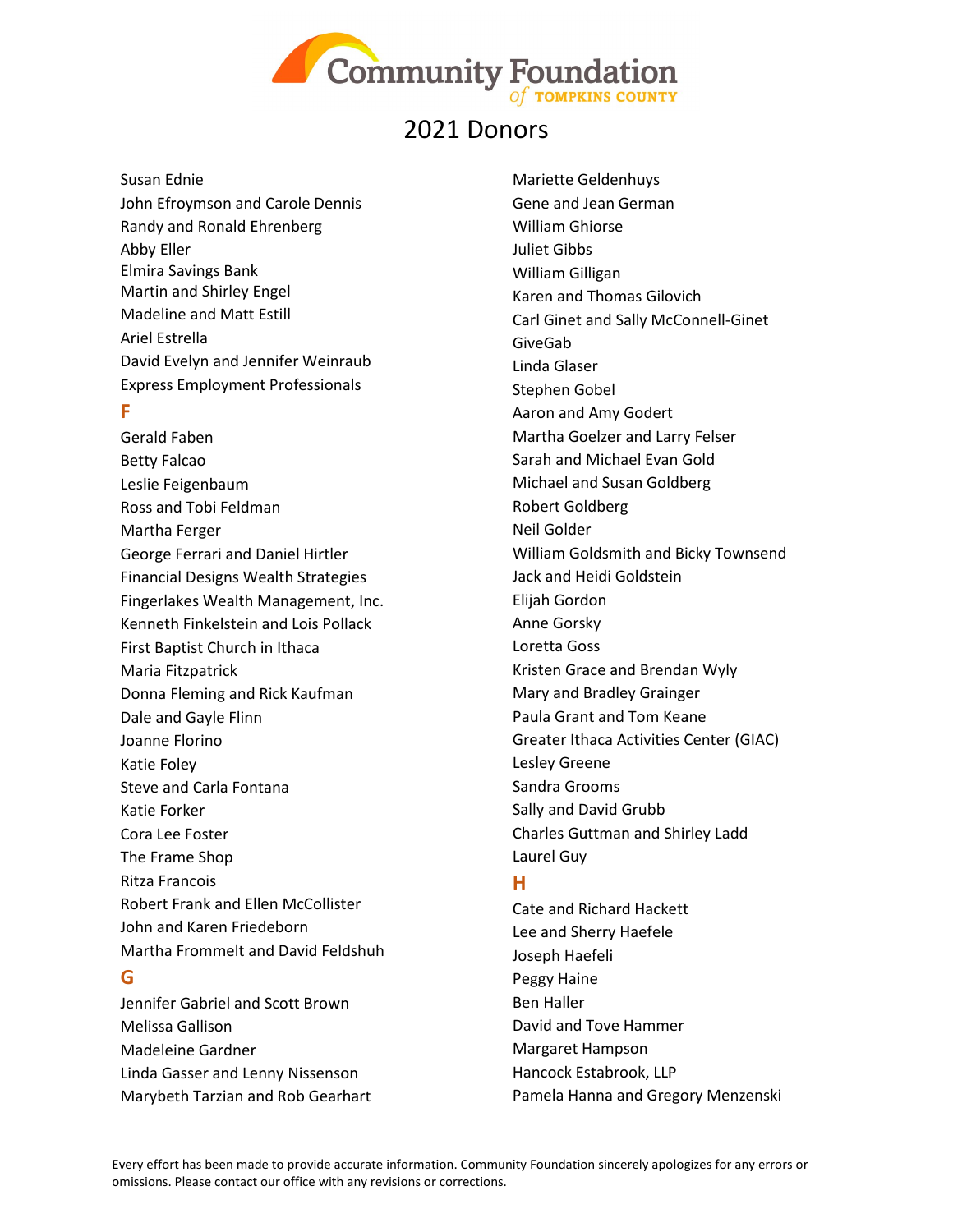

Janet (Cotraccia) Hansel and Greg Foster Margaret Hansel Maureen Hanson Beth Harrington Danielle Harrington Estate of Daniel S. Harrison Ellen Harrison Ian Harrop Charles and Nancy Hart Jessie Stone He Jo-Ellen Hedlund John Hermanson Jr. Rich Higgins The History Center in Tompkins County Margo Hittleman Daniel Hoffman Eva and Roald Hoffmann Linda and Michael Hoffmann Anna Holmberg David Holmberg and Kathryn March Richard Holtz and Carol Ornstein Kathryn and Carl Hopkins Leah Horwitz Nancy L. Howland David Huber Barbara Hulbert Sami Husseini and Catherine Husa-Husseini Elsa and Christopher Hyde Judith Hyman and Jeff Claus

#### **I**

Illume Projects, LLC Anthony and Janet Ingraffea Insero & Co. CPAs Ithaca Rotary Charitable Trust James and Barbara Ivers

#### **J**

Jack P. Schleifer Foundation Jill Jacobs Patti Jacobson Jean Jagendorf

Karen Jamarusty Joanne James Georg and Lucia Jander Susan and John Jaquette Cheryl Jewell Johnson School Community Impact Club Dale and Jennifer Johnson Sarah Johnson Jim Johnston and Linda Mack Jon Reis Photography Deborah Jones Thomas and Deborah Jordan

#### **K**

Peter Kahn and Catherine Wagner Michael and Debbie Kamarck Jane Kaplan Mike Katz and Ellen Cohen-Rosenthal Ruth Katz Peter and Mary Katzenstein Fund David L. Kay Diane Kelleher Bill Kellner and Camille Tischler Alicia Kenaley Carolyn Kenyon Marcia and Martin Kepecs Irene Kiely Wendy Kimble-Dugan Carol and William Klepack Elizabeth Vance Klohmann Barbara Knuth and Kurt Jirka Barbara Knuth Irene Komor Nicolle Kopping-Pavars Richard Kops Fran and Dexter Kozen Jennifer Kozlowski and Eric Giese Noemi Kraut Frank Kruppa Sheila Danko and David Kuckuk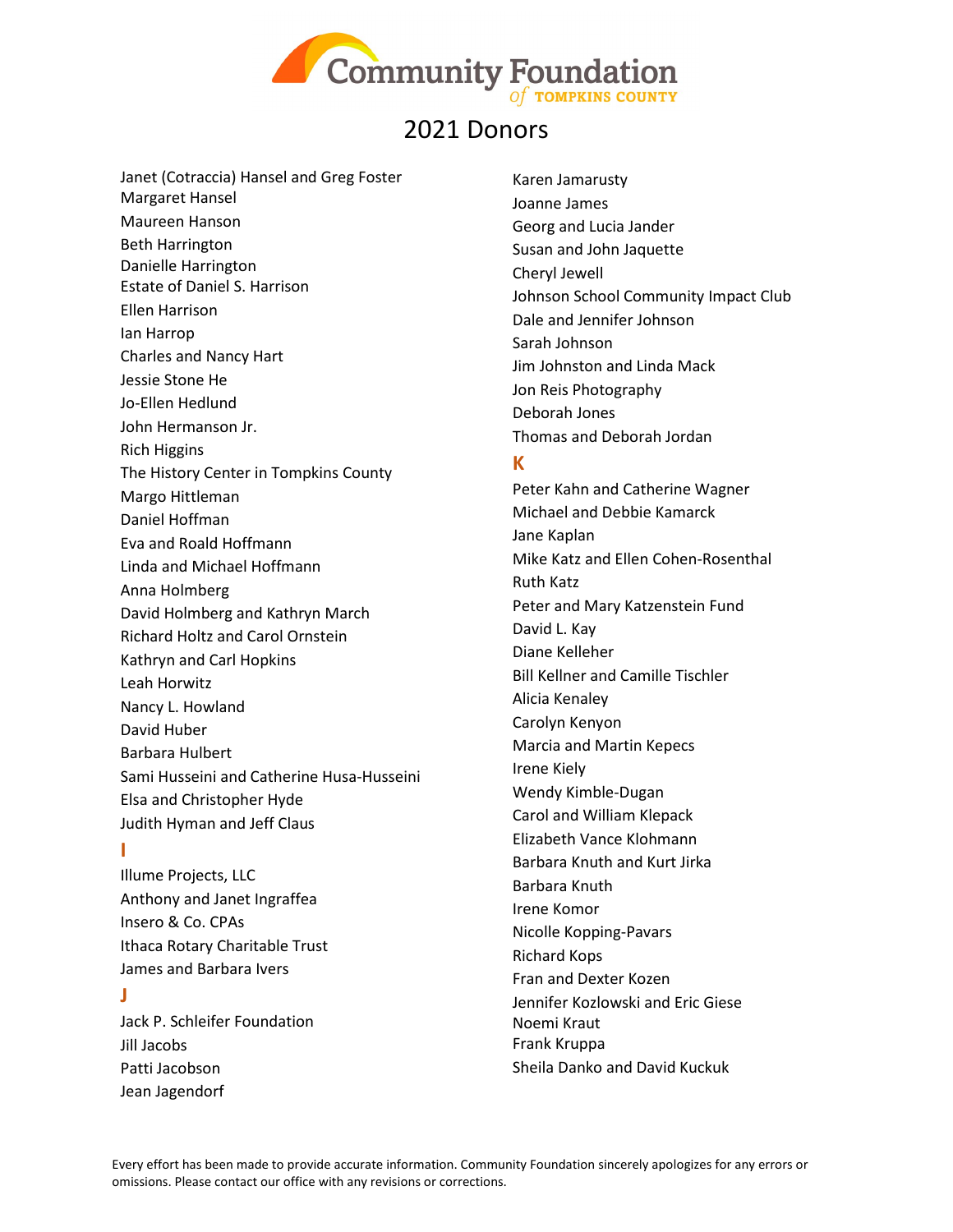

### **L**

Patricia and Jeffrey Lallas Hilary Lambert David and Joanne Lamoureux Lansing Community Library Larkin Insurance Timothy and Susan Larkin Laura A. Larson Miriam Lasker Charitable Fund Joelle Laszlo Claudia Lazzaro Nancy Lee Leeming Ann and John Lemley Lesly Lempert Lynn Bradley Leopold G Peter Lepage and Deborah O'Connor Georgia Lesh Lesser Giving Fund Antoinette Levatich Amy LeViere Philip Lewis and Catherine Porter Loralyn Light Nancy and David Lippert Michael Lippitt Dr. John T. Lis Ron Liso John and Amy Little Peter and Enid Littman Beverly Livesay Loaves & Fishes Raymond and Joan Loehr Kara and Ryan Lombardi Harriet and Howard London June and Frank Losurdo Roy Luft and Nancy Emerson Gail and Nathan Lyman Gwyneth Lymberis Darlene Lynch Klein and David Klein **M**

Mary MacAusland

Linda and Karl Madeo Joel and Nancy Malina Carol Mallison Susanne Maloy Daniel Mansoor and Joyce Rothschild Jessica Manvell Francine Markover David J. Martin Ann and Peter Martin Suzanne Massa Nancy and Peter Massicci Robin and Robert Masson Ann Mathews Alan and Mary Mathios William and Judith Maxwell Rosanne Mayer and John Siliciano James Mazza and Nancy Osborn Josephine and Liam McAllister Keith McCafferty and Eileen O'Connor Peter and Scobie McClelland Saoirse McClory and Larry Hirschberger Norbert and Anne McCloskey Law Office of Serenna L. McCloud ESQ Arthur and Lorraine McCue Amy McCune Charitable Fund Harlin and Louise McEwen John McKain McLafferty Family Fund Edward and Anne McLaughlin Elizabeth McMahon Stacy McNeil Jean and Daniel McPheeters Phil and Mary Lu McPheron Carolyn J McPherson Joseph and Emily Metz Arnim Meyburg Stephanie Meyer James and Patricia Meyers Miller Mayer, LLP Elizabeth and Christopher Miller James Miller and Chrissie Schelhas-Miller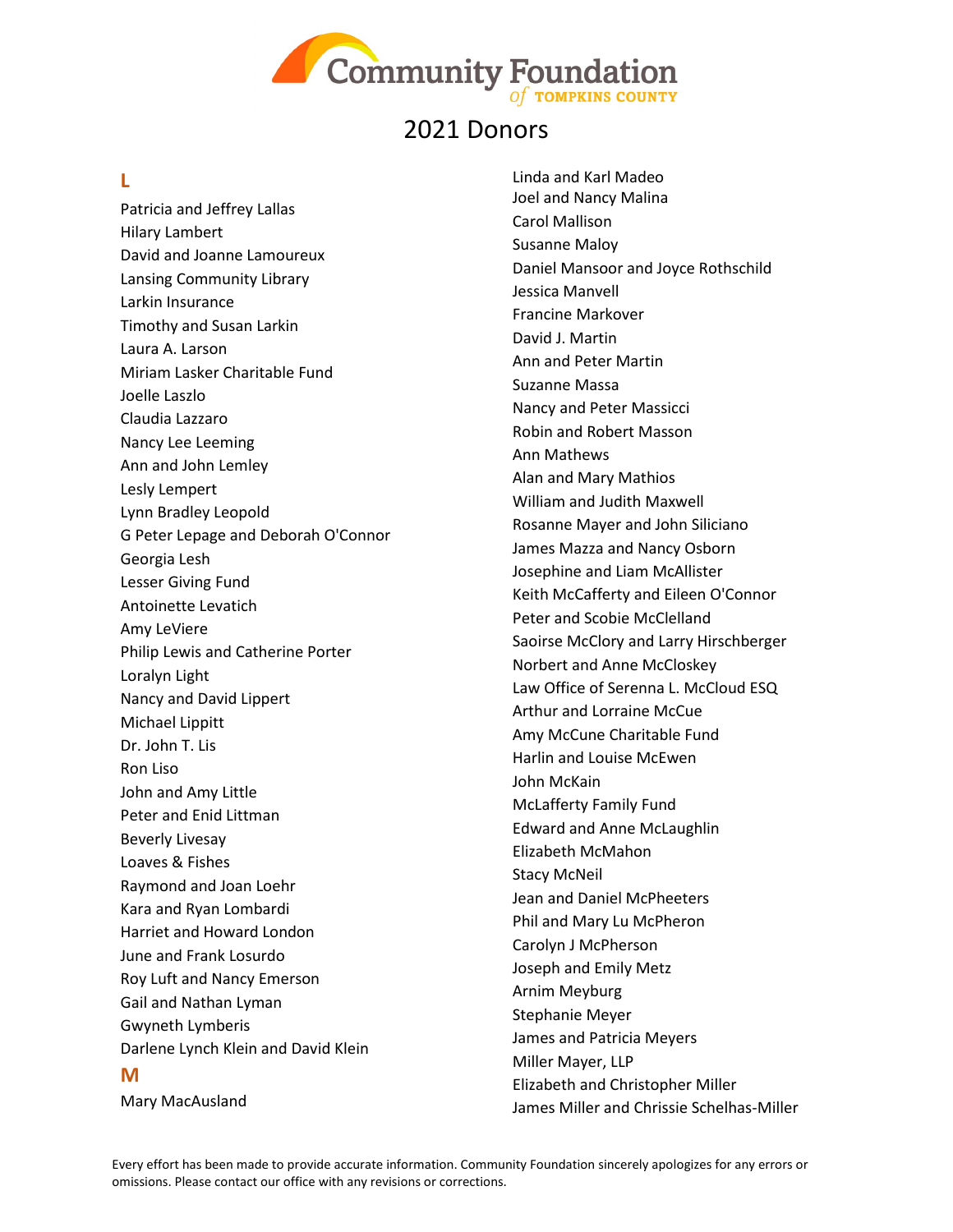

Laurie Miller Nina K. Miller Jenna Milner Theresa and Ronald Minor Andrea Mooney Alice D. Moore and Robert S. Smith Geoffrey Moore Robert Moore and Lauris McKee Morgan Stanley Gift Fund Susanne Morgan Helen Morse Martha Ann Moses Janet Mt. Pleasant Louise Mudrak Vincent Mulcahy and Cindy Livermore Margaret Munchmeyer Murphy Grant Consulting Jill Murphy Liam Murphy and Susan Hess Susan H Murphy and Hal Craft Carol Murray

### **N**

Yuuki Nakayachi Bea Nellenback Rebecca Nelson and Jonathan Miller New Horizon Financial Strategies Amy Newman Sean and Claire Nicholson Jim and Tina Nilsen-Hodges Emilie Ninan Mudit and Priti Nopany Jerome and Barbara Nosanchuk

### **O**

Chris and Pat Ober Edward Odonoghue Old Ezra Finance Club of Cornell Johnson Brad and Lila Olson

### **P**

Catherine and Kenneth Paddock Gregory Page and Barbara Rauschenbach Carol Palmer Anthony Pane Park Foundation Emily Parker Karen and Peter Parkes Linda Pasto Elizabeth K. Peck Taylor Peck and Gretchen Herrmann Catherine Penner Sue Perlgut Paula Peter and Mike Ward Phi Delta Theta/Phi Sigma Sigma Fundraiser Phi Theta Delta Fraternity The Philanthropic Fund Sarah Phillips Planned Parenthood of Greater New York Martha Pollack and Kenneth Gottschlich Sandra Pollack Stephen and Linda Pope Nancy Potter and George Gull Push Pull Grind

### **R**

Olga Rakich Robert Ramin and Denise Deconcini Carrie and Joe Regenstein Katheleen Reidy and Robert Meek Minna and Sidney Resnick Sanford and Joan Reuning Ann Rider The Robert G. and Jane V. Engel Foundation, Inc Martha and Steven Robertson The Robin Lee Whittlesey Foundation, Inc. Eric and Margaret Robinson Estate of Jean R. Robinson Larry and Marcie Robinson Susan Robinson and Martha Fisher Ward Romer Alan Rose Rotary Club of Ithaca Monika Roth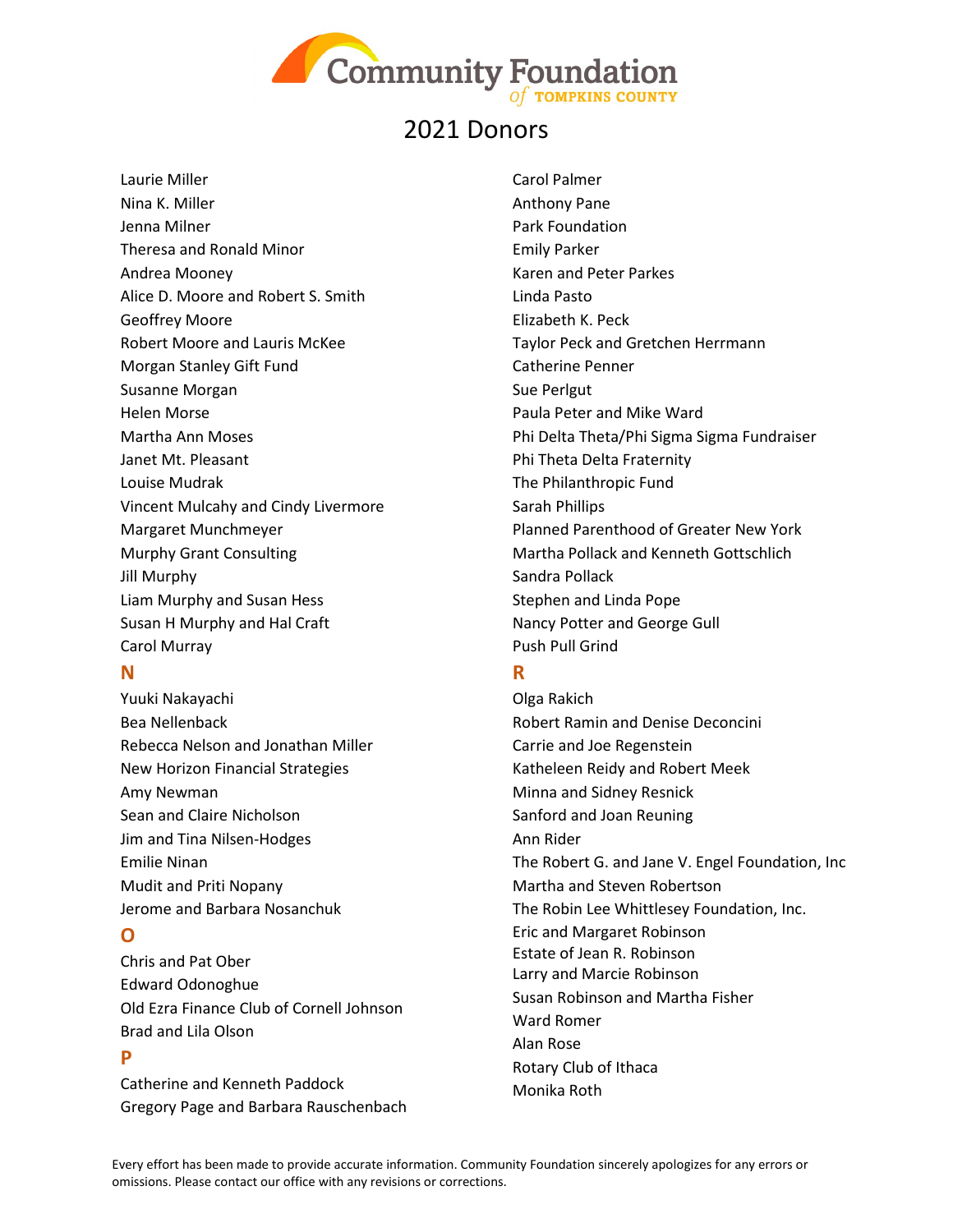

Jim and Mariana Rothenberg Judith Rothenberg RSF Social Finance Benay Rubenstein Roberta and David Rubin John Rudd and Beverly Chin Kristen Rupert and John Foote Jessica and Joseph Ryan

#### **S**

Marlene Sack and Judy Kennison Barbara Bauer Sadovnic and Marc Sadovnic Basil Safi Saint Anthony Church Gail Schapiro Salk and James Salk Laurent Saloff-Coste Alice Saltonstall Dolores Saltzman Michelle Sanders-Jauquet and Mark Jauquet Judith Saul and Regi Teasley Helen Saunders Ritch Savin-Williams and Ken Cohen Karen Schachere and Philip McMichael Ian Schachner Carol Scheele Elizabeth Schermerhorn-Apgar Bruno Schickel and Amy Dickinson Colleen Schiefen Jessica Schlather and Stephen Greason Ray and Kathy Schlather George and Nancy Schuler Lenore Schwager Daniel Schwarz and Marcia Jacobson **Sciencenter** Bill and Amy Seldin Ellyn Selin John Semmler Shelley Semmler Jodi Serling and Michael Talarski Shade Tree Auto Diane and Dick Shafer

Kate Shanks-Booth Elan and Rachael Shapiro Steven Shiffrin and Neesa Levine Ann Shumate Jeffrey Silber and Pamela Bleiwas Estate of Irene Silverman James Skaley Marjorie Smart and Robert Camp Suzanne Smith Jablonski and William Jablonski Jason Snyder Social Ventures Khandikile Sokoni Fran Spadafora Manzella David and Rebecca Sparrow Nancy Spero and Robert Sullivan Robert Sprole II Sheila Squier Pat and Paul Stefek David Stinson Joshua Stone Sheila Stone and Charlie Strohman David Stotz Strebel Planning Group Angela Sullivan and Daniel Kopcow Kathryn Supron John Svensson Lynn Swain Anne Swardson Robert and Pamela Swieringa Joan Szarszewski Thomas and Marian Szebenyi

### **T**

Susan Tabrizi and Dave Helmer Helen Talty Jennifer Tavares Marie Terlizzi and Robert Dobbs Thomas Terrizzi E. Wm and Eliz. B. Terwilliger Fund Lawrence and Alice Thayer Joseph and Margaret Thomas Katie and Bruce Thompson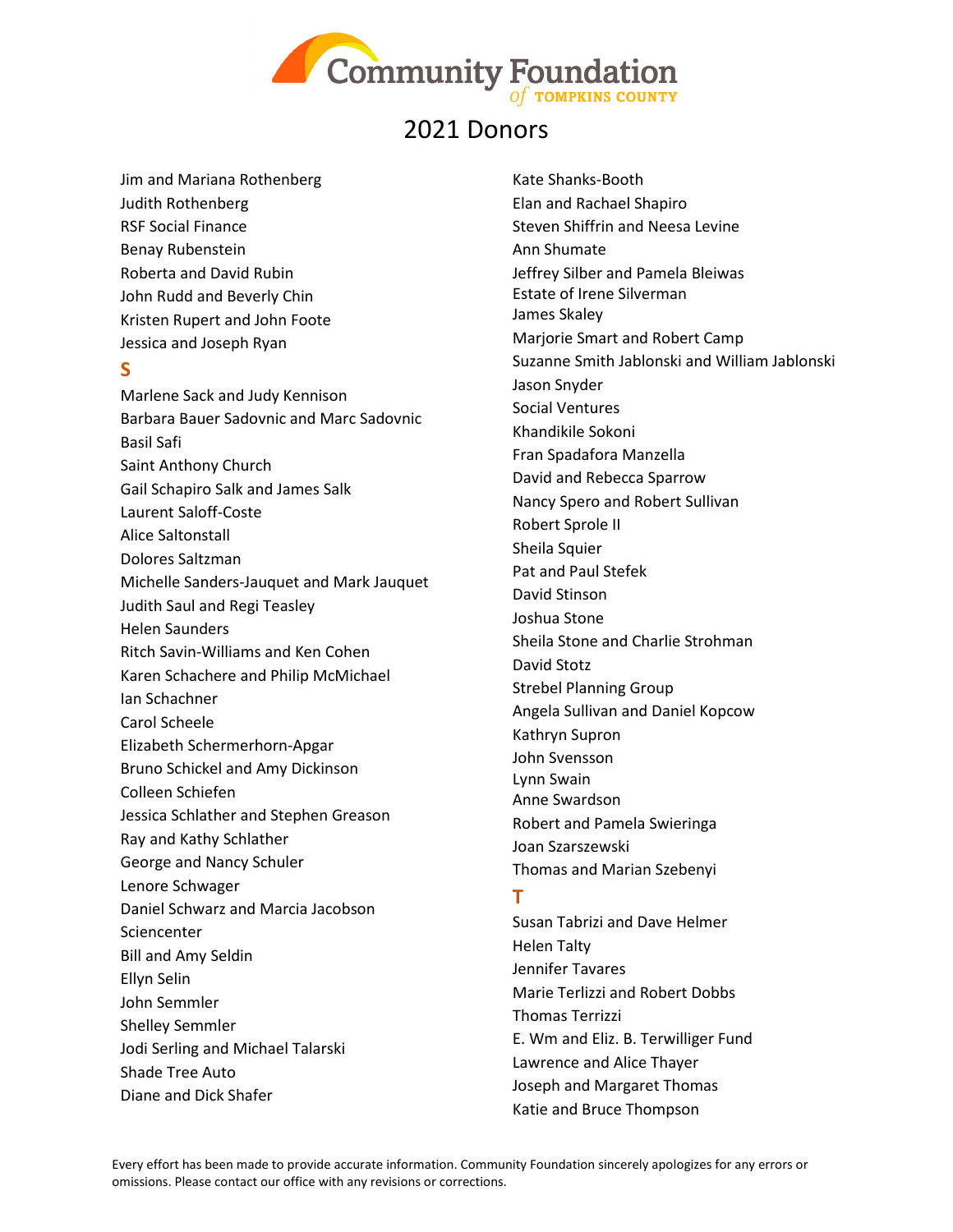

Doris Thurber Tioga Buffalo Building Company, LLC Tioga State Bank Tompkins County Chamber of Commerce Foundation Tompkins Trust Company Hwa and Bung-Fung Torng Gregg and Susan Travis Triad Foundation Cecile Trop Alexander True Jeffrey True and Susan Schattschneider Sandy and Jay True Sally True and Tony Parise Carol True-Palmer and Glen Palmer Yohko Kirsch Tsuji Bruce and Martha Turnbull Lowell and Kate Turner Lucia and David Tyler Kathleen C. Tyler

#### **U**

Amanda Ufford United Way of Tompkins County

### **V**

Barbara Van Dyk Bonnie VanArsdale Francis Vanek and Catherine Johnson Amanda Verba Visions Federal Credit Union

### **W**

Kellen and Brooke Wadach Warren Real Estate Well Said Media Jens Wennberg and Nancy Miller Andrea and Winthrop Wetherbee Jennifer and Sean Whittaker Lisa and John Whitaker Reginald White Janis Whitlock Penelope Wickham Brian and Christine Wilbur

Kate Williams Linda Williams and Lynn Wiles Patricia Williams Wilmington Trust/Helen T. Howland Foundation Alexander and Lola Winter Alicia and Mark Wittink Elizabeth Wolff Martha Wright and Arthur Kuckes

### **Y**

Amy and Stephen Yale-Loehr Cora Yao Ruth Yarrow Eugene and Jeanne Yarussi Margo and John Yntema John Young and Ingrid Jensen

### **Z**

Ingrid Zabel Irene Zahava Iska Ziver Joel and Cathy Zumoff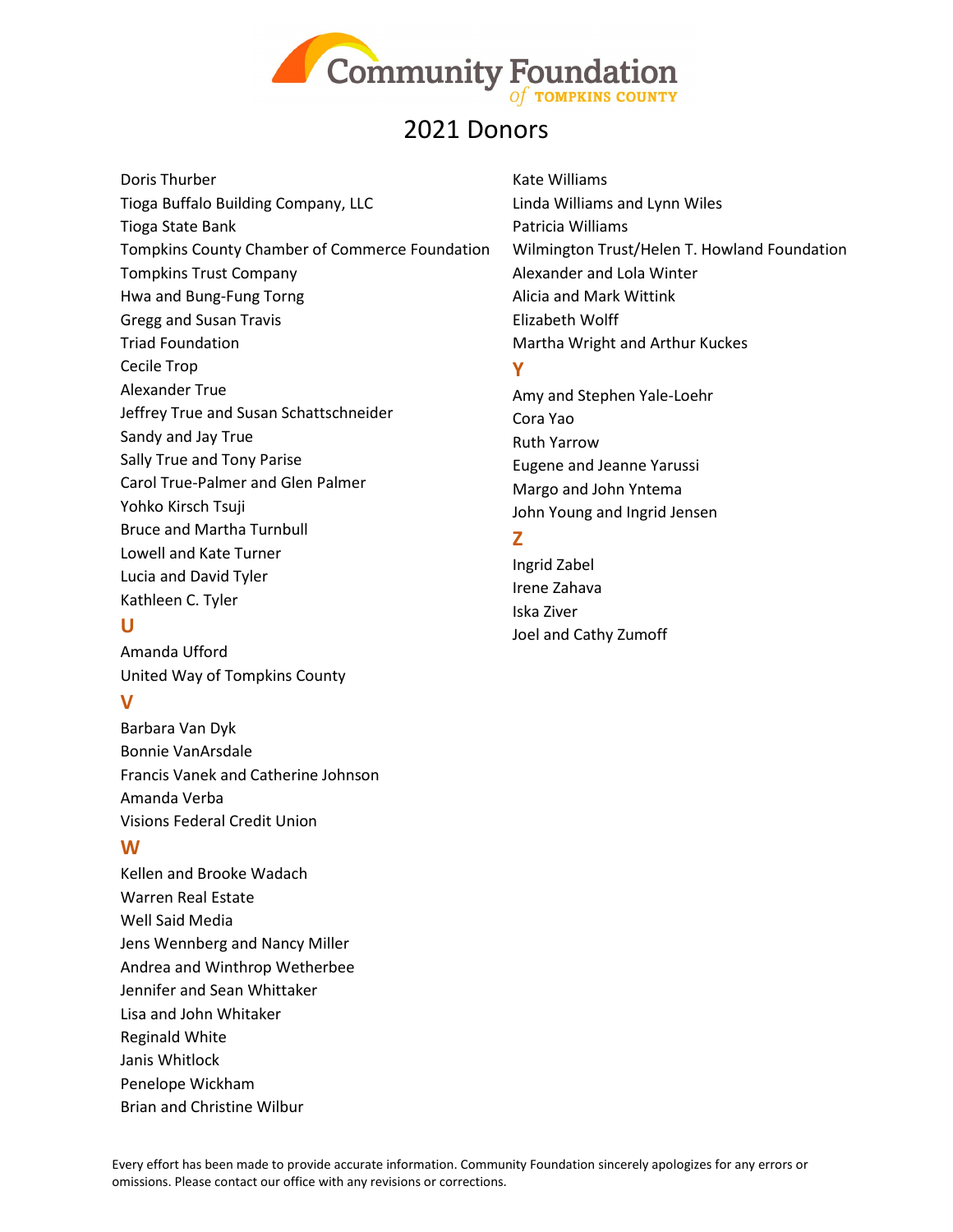

### **Gifts made in MEMORY of:**

In memory of Alisa Mengel Helen Saunders

In memory of Ann Mathews Beverly Baker

In memory of Ann Mathews Mary Berens and Paul Feeny

In memory of Ann Mathews Madeleine Gardner

In memory of Ann Mathews Nancy Lee Leeming

In memory of Ann Mathews Carrie and Joe Regenstein

In memory of Ann Mathews Ann Shumate

In memory of Anne Ghiorse William Ghiorse

In memory of Antonette Conny Joanne James

In memory of Audrey Cooper Beverly Baker

In memory of Beckie Ryan Jack and Heidi Goldstein

In memory of Beckie Ryan Laurel Guy

In memory of Betty-Ann Gillons Beverly Baker

In memory of Carolyn Baird Stupin Barbara Baird & David Holowka

In memory of Cathy Saloff-Coste Eric Alani and Esther Racoosin

In memory of Cathy Saloff-Coste Louis and Jeanne Billera

In memory of Cathy Saloff-Coste Nancy Brooks

In memory of Cathy Saloff-Coste Susan and Kenneth Brown

In memory of Cathy Saloff-Coste Jerry and Jane Drumheller

In memory of Cathy Saloff-Coste Gerald Faben

In memory of Cathy Saloff-Coste Leslie and Anita Feigenbaum

In memory of Cathy Saloff-Coste Linda Glaser

In memory of Cathy Saloff-Coste Jill Jacobs

In memory of Cathy Saloff-Coste Carol Palmer

In memory of Cathy Saloff-Coste Olga Rakich

In memory of Cathy Saloff-Coste Laurent Saloff-Coste

In memory of Cathy Saloff-Coste Ellyn Selin

In memory of Cathy Saloff-Coste Jason Snyder

In memory of Cathy Saloff-Coste John Svensson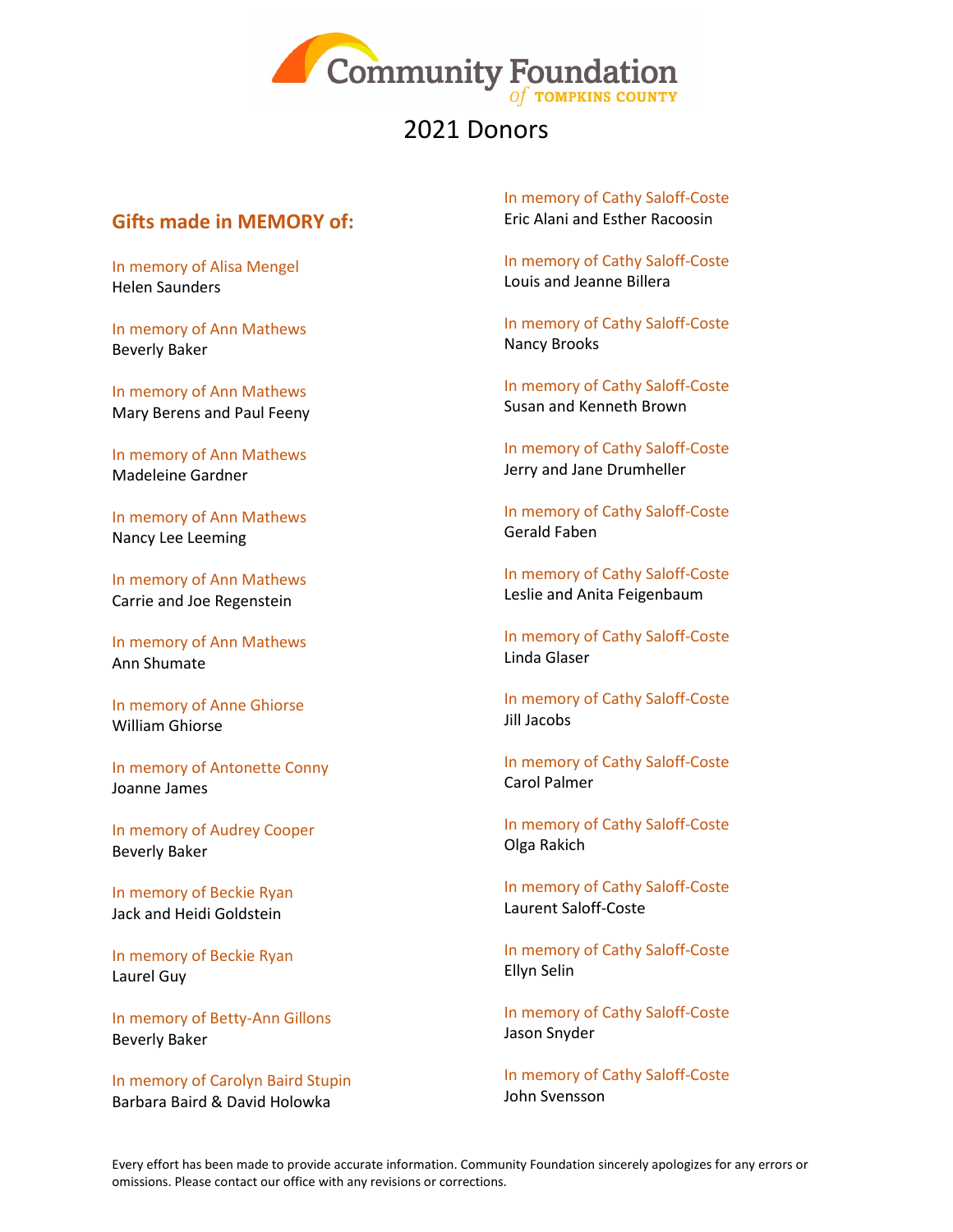

In memory of Cathy Salotff-Coste Thomas and Deborah Jordan

In memory of Cathy Salotff-Coste Amy Seldin

In memory of Cathy. Saloff-Coste Laurent Saloff-Coste

In memory of Del Rosart Chris and Pat Ober

In memory of Eric Lawrence Ehrenberg Randy and Ronald Ehrenberg

In memory of Fred Reinlieb Beverly Baker

In memory of Fred and Margaret Mohn Lisa Dahl

In memory of Frederick Beck Jr. Darlene Lynch Klein and David Klein

In memory of Helen T.M. Bayer Catherine and Kenneth Paddock

In memory of Jane Efroymson Miriam Lasker

In memory of Jane Wiley Kuckuk, Veronica Hazy Danko, Janette Mount Wiley, and Marion Cameron Kuckuk Sheila Danko and David J. Kuckuk

In memory of Jessie Ripple Beverly Baker

In memory of Jessie Ripple Mary Berens and Paul Feeny

In memory of Judy Pasquale Beverly Baker

In memory of Kenneth Horst Helen Saunders

In memory of Kirby Edmonds Black Label Consulting and Coaching

In memory of Laurie Conrad Mariette Geldenhuys

In memory of Laurie Conrad Jill Murphy

In memory of Lee Alexander Strebel Martin and Shirley Engel

In memory of Margaret Kimbell Beverly Baker

In memory of Marjorie Dier Beverly Baker

In memory of Minnie Lee Crosby Christine Barksdale

In memory of my parents Barbara Van Dyk

In memory of Paul Fisher-York Eric Alani and Esther Racoosin

In memory of Percy Browning Beverly Baker

In memory of Peter Harriott Carol Scheele

In memory of Peter Redfield Hoover Peggy Haine

In memory of Philip and Paul Lempert Lesly Lempert

In memory of Rebecca Ryan Carolynne Dietz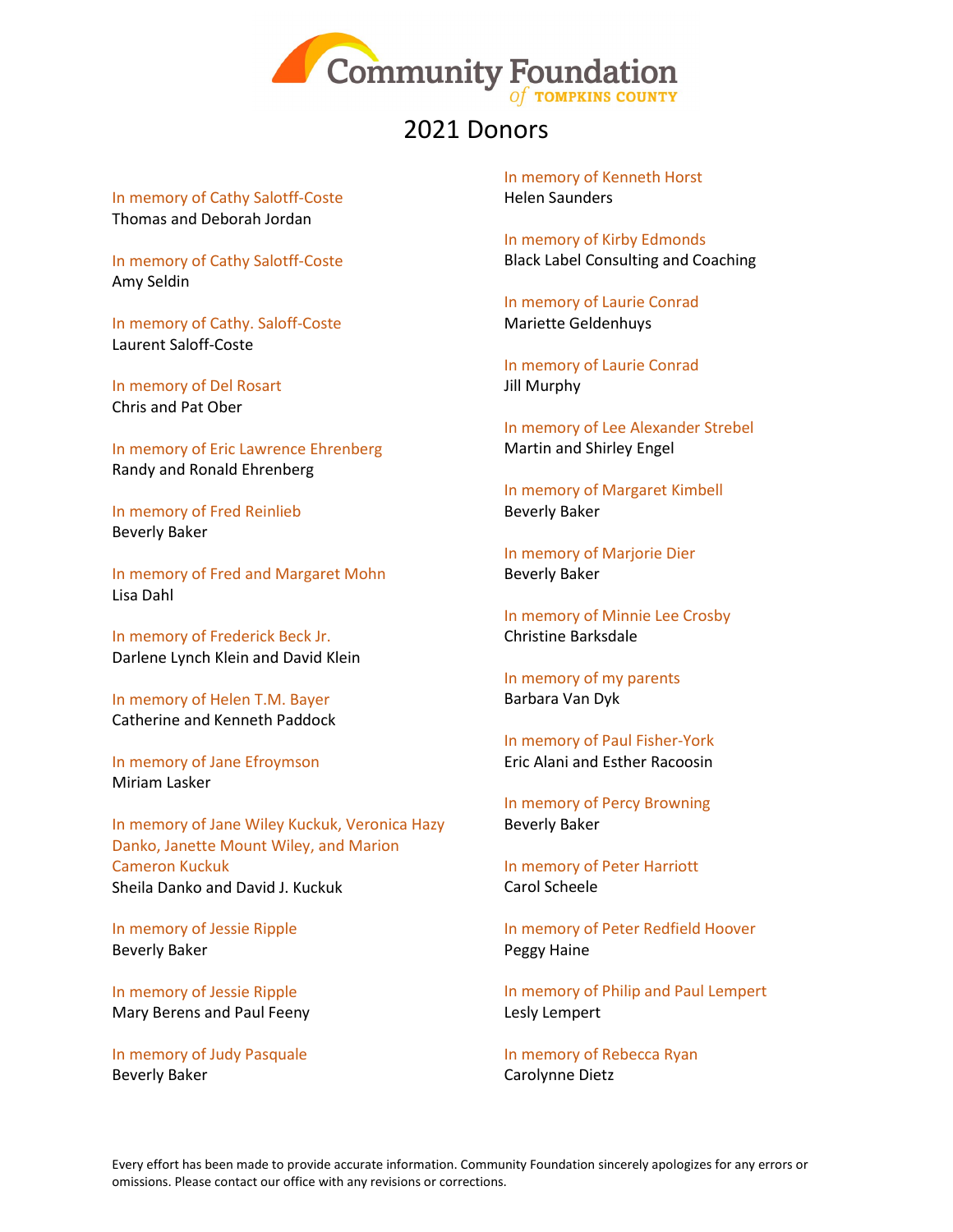

In memory of Rebecca Ryan Mike Katz and Ellen Cohen-Rosenthal

In memory of Rebecca Ryan Andrea Mooney

In memory of Rebecca Ryan Joshua Stone

### **Gifts made in HONOR of:**

In honor of Beverly Baker David and Peggy Dunlop

In honor of Beverly Baker Diane and Dick Shafer

In honor of Christine Barksdale Samantha Castillo-Davis

In honor of Julie Berens Mary Berens and Paul Feeny

In honor of Thomas Bradford Michael Bradford

In honor of Korrine Brouwer Christine Brouwer

In honor of Patricia E. A. Cason Theoria Cason

In honor of CMC/Tompkins County workers and volunteere who are staffing the vaccine and Covid testing sites. Linda Pasto

In honor of Cayuga Health System front line staff Larry and Trudy Baum

In honor of The Family Chan Michael Evan and Sara Gold

In honor of Shirley Chantler Beverly Baker

In honor of Customers and staff at nearby Columbia Sportswear Stores Oregon Community Foundation

In honor of Community Foundation board of directors and staff George Ferrari and Daniel Hirtler

In honor of Janice Conrad Hwa C. and Bung-Fung Torng

In honor of Laurie Conrad Laurel Guy

In honor of Sue Dale-Hall Helen Saunders

In honor of Noel Desch Bradford and Gail Carruth

In honor of Dr. Ellen DeLara Ellen Cohen-Rosenthal

In honor of George Ferrari Ritza Francois

In honor of George Ferrari Suzanne Smith Jablonski and William Jablonski

In honor of Marcia Fort Ruth Yarrow

In honor of Maria Cristina Garcia Sherman Cochran

In honor of Ithaca Rotarians Mike Katz and Ellen Cohen-Rosenthal